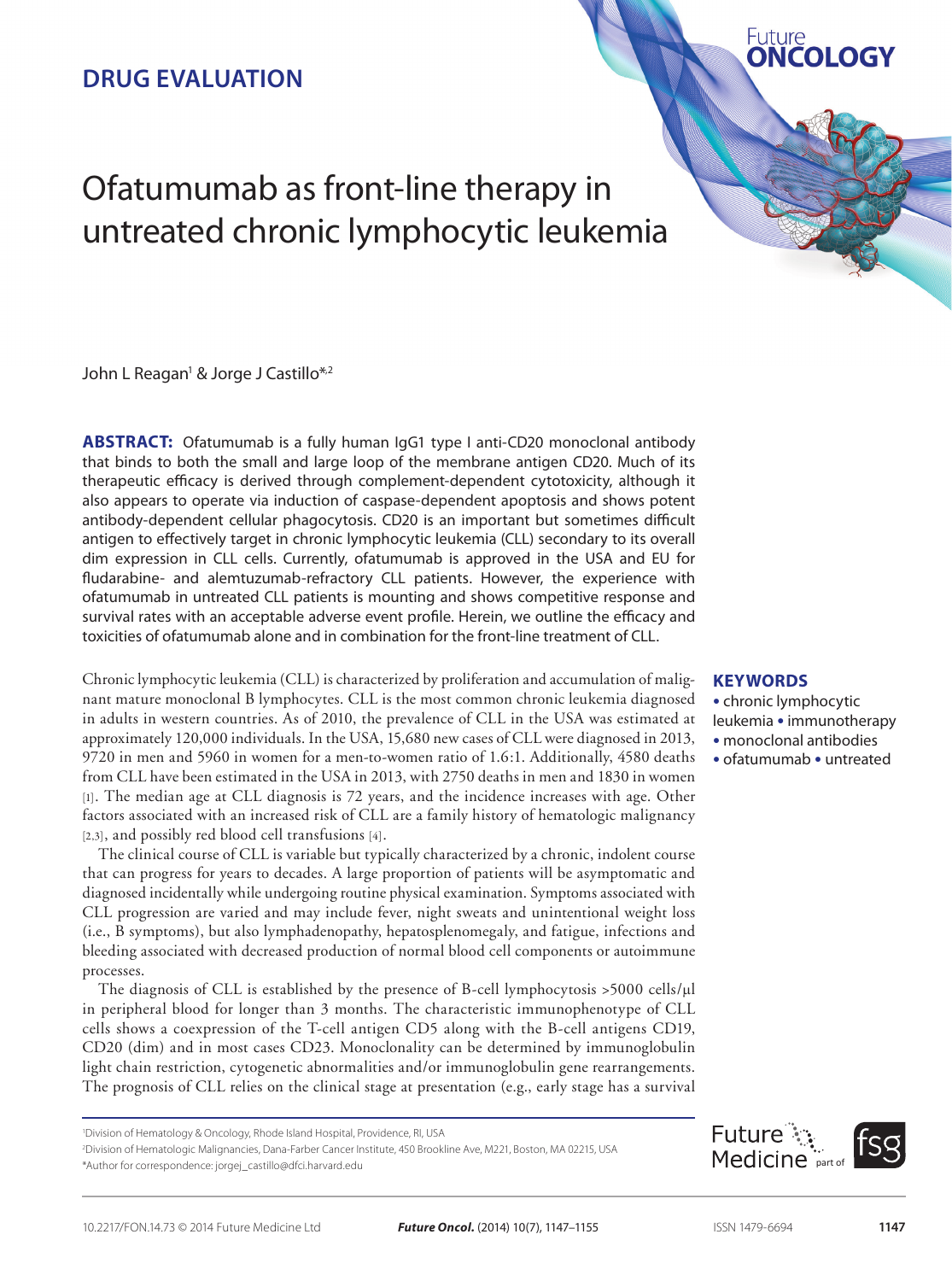of >10 years while advanced stage of <3 years) and cytogenetic abnormalities (e.g., 17p deletions are associated with worse survival rates), among other factors.

Given the chronicity and incurability of CLL, it is a standard approach to delay therapy until patients are symptomatic from the disease; hence, most of the patients do not need therapy at the time of diagnosis. Once initiated, the main objective of CLL therapy is to improve symptoms and quality of life. New chemoimmunotherapy combinations have shown progression-free survival (PFS) and even overall survival (OS) benefit in younger patients [5], in particular those individuals who attained low levels of minimal residual disease [6]. Despite these important advances there still remains no current curative therapy for CLL. Survival benefits are less clear in older patients who cannot tolerate the side effects of chemoimmunotherapy.

## **Overview of the market**

A series of drugs are currently US FDA-approved for the treatment of CLL. Chlorambucil (Leukeran®; CHL), fludarabine (Fludara®), alemtuzumab (Campath®), bendamustine (Treanda®), ofatumumab (Arzerra®) and ibrutinib (Imbruvica™) have been approved as single-agent therapies. CHL is an alkylating agent that has shown to induce responses lasting from 1 to 2 years in patients with CLL. Fludarabine, alemtuzumab and bendamustine were approved based on randomized controlled trials (RCTs) showing higher response rates and longer PFS than CHL [7–9]. Fludarabine is an antimetabolite agent that has been associated with higher rates of severe infections and neutropenia. Alemtuzumab, an anti-CD52 monoclonal antibody (mAb), has shown efficacy in high-risk patients carrying 17p deletions, but it is associated with profound immunosuppression, an increased rate of cytomegalovirus reactivation and presence of cytopenias [7,10]. Bendamustine, an alkylator, has an acceptable toxicity profile although with potential long-term stem celldamaging effects. Based on a multicenter open label Phase Ib–II study, ibrutinib was recently approved by the FDA for single- agent use in relapsed and refractory CLL. Ibrutinib is an oral BTK inhibitor that has induced responses in 71% of patients with relapsed/refractory CLL; the most common adverse events (AEs) were transient diarrhea, fatigue and upper respiratory infections. Importantly, ibrutinib has shown single-agent activity in patients with 11q and 17p deletions [11].

The combination of the antimetabolite fludarabine, the alkylator cyclophosphamide (Cytoxan®) and the chimeric anti-CD20 mAb rituximab (Rituxan®; FCR) has been approved as combination therapy in untreated and previously treated patients with CLL. FCR has shown in two separate RCTs, one in untreated and one in previously treated patients, to be superior to fludarabine plus cyclophosphamide (FC) by significantly prolonging PFS [5,12]. However, the rates of AEs such as neutropenia, febrile neutropenia, thrombocytopenia, hypotension, hepatitis B and pancytopenia were higher in patients who received FCR compared with FC. Furthermore, the patients included in these studies were younger than the general population diagnosed with CLL. Recently, the combination of obinutuzumab (Gazyva®), a glycoengineered type II anti-CD20 mAb, and CHL has been approved for the front-line treatment of CLL patients based on an RCT in which the combination showed higher response rates and longer PFS than patients treated with CHL alone [13]. The most common AEs associated with the combination were infusion reactions, thrombocytopenia, neutropenia, musculoskeletal pain and fever.

Newer agents that have shown efficacy and that are likely to be approved in CLL are lenalidomide (Revlimid®) and idelalisib (formerly GS-1101 and CAL-101), among others. Lenalidomide is an oral immunomodulator that in a Phase II study has shown to induce responses in 47% of relapsed/refractory CLL patients with neutropenia, thrombocytopenia and flare reaction as the most common AEs [14]. Idelalisib is an oral PI3K inhibitor that is associated with 56% response rate in relapsed/refractory CLL patients; the most common AEs are liver enzyme elevation, pneumonia, diarrhea and fever. Like ibrutinib, idelalisib has shown efficacy against patients with high-risk cytogenetic anomalies [15].

#### **Ofatumumab**

CD20 represents an ideal target for mAb directed therapy as it is not expressed on stem cells, is present on most B-cell malignancies and blockade does not result in irreparable side effects. Functionally, CD20 is thought to augment calcium signals delivered via the B-cell receptor during mature and immature B-cell antigen recognition [16]. In CLL, however, CD20 expression is dim, which contributes to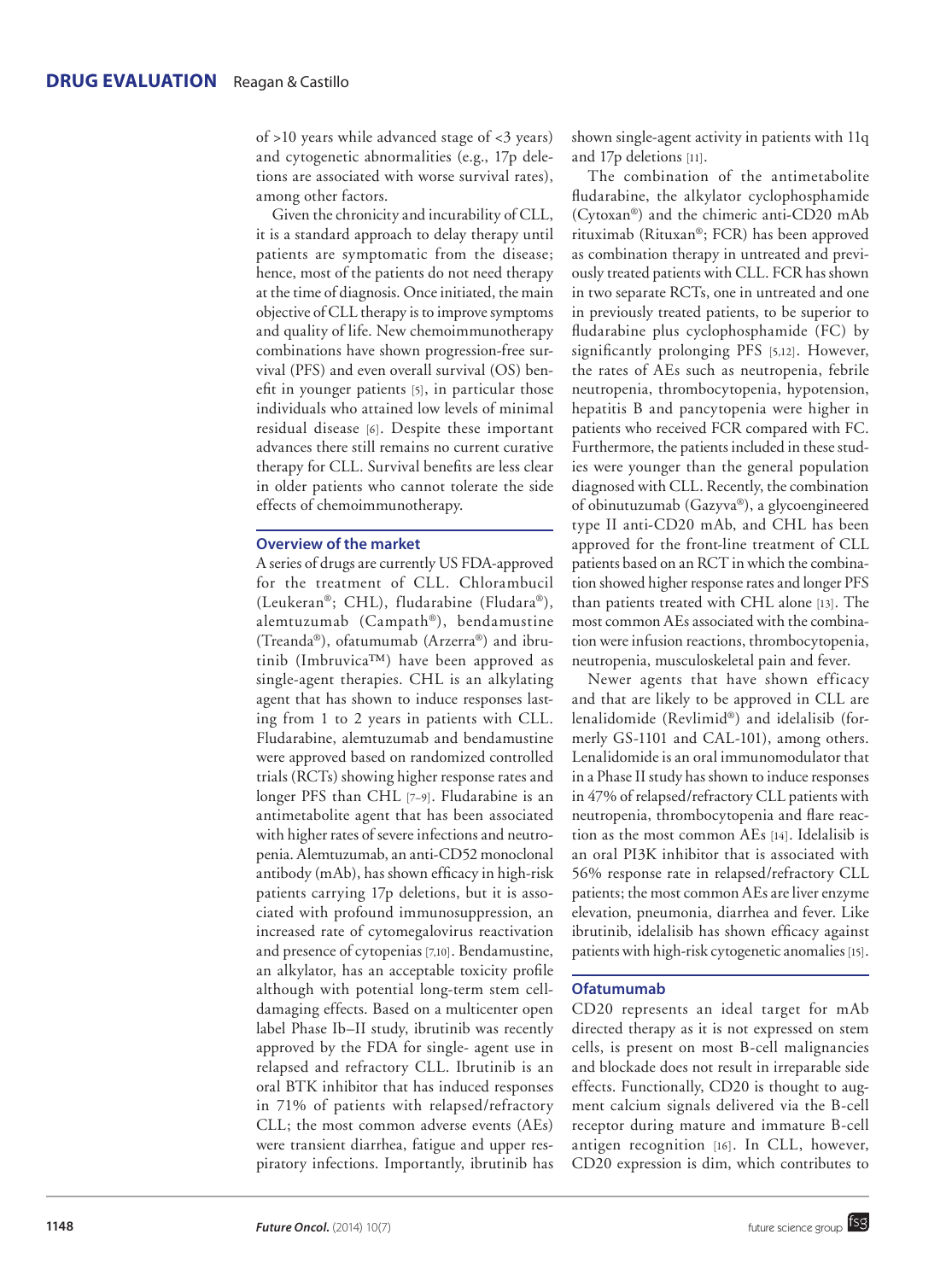the limited efficacy of rituximab monotherapy in both the front-line and relapsed/refractory settings [17–19]. Moreover, in CLL patients during the initial rituximab infusion there is a rapid clearance of C20+ cells. Postinfusion a significant number of B cells return to circulation but are now CD20<sup>-</sup> [20]. This phenomenon, termed antigenic modulation, is a process in which constant tumor epitope targeting by mAbs leads to loss of surface antigen thereby decreasing rituximab efficacy. In CLL cells, the rituximab:CD20 complex is shaved from the B cell by monocytes present within the reticuloendothelial system thereby creating this antigenic modulation [21].

Rituximab attachment to CD20 relocates CD20 to already existing detergent insoluble lipid rafts present within the plasma membrane. The ability to redistribute CD20 in this manner is characteristic of type I anti-CD20 mAbs and is thought to be the rationale behind the ability of type I mAbs to activate complement and induce complement-dependent cytotoxicity (CDC) [22]. Type II mAbs, of which tositumomab (Bexxar®) was the first studied and obinutuzumab (Gazyva®) the most recently clinically applied, are ineffective in complement activation. Instead their mechanism of action appears to be more associated with induction of direct cell death in a caspase-independent manner [23]. Interestingly, type I mAbs also appear to have some direct cell death through mAb crosslinking via caspase-mediated apoptosis [16,24]. However, the contribution of direct cell death to efficacy is decidedly less than that of type II mAbs. Previously type I and II mAbs have been reported to be equally effective at antibody-dependent cellular cytotoxicity (ADCC) [16]. Recently however *in vitro* data have shown that newer glycoengineered type II mAbs such as obinutuzumab have greater ADCC than type I mAbs [25,26].

In order to more effectively target B-cell expression of CD20, newer anti-CD20 mAbs with increased potency have been developed. Ofatumumab is a fully human IgG1 anti-CD20 mAb created from transgenic mice. Ofatumumab is a type I mAb that has demonstrated similar ADCC but greater CDC in CLL cell lines when compared with rituximab [26,27]. Ofatumumab has been approved by the FDA for the treatment of fludarabine- and alemtuzumab-refractory CLL patients (double refractory; DR), a patient population that typically has survival times of less than a year. The approval of ofatumumab was based on a prospective single-arm open-label Phase II trial that showed an investigator-determined overall response rate (ORR) of 42% in DR CLL patients [28].

## **Pharmacodynamics**

Ofatumumab binds directly to the small and large loop of CD20 [29] with a slower off-rate than rituximab [27]. The molecule's Fab domain binds with B-cell surface CD20 while the Fc domain mediates immune cell effector function [28]. Drug infusion leads to an initial decrease in the absolute lymphocyte count, complement levels and surface expression of CD20 by CLL cells. Over time, lymphocyte numbers and complement levels return toward normal while CLL CD20 positivity continues to decrease [30]. Given the type I nature of ofatumumab, its clinical efficacy is mainly through CDC with some contribution from ADCC and possibly additional efficacy via apoptosis. Ofatumumab induces greater cell lysis than rituximab through increased CDC activity, primarily through greater activation of the classical complement pathway [31,32]. When compared with rituximab, the CDC activity of ofatumumab is augmented by the drug's ability to more efficiently utilize available complement; a nontrivial finding when taking into account the often low complement availability within the blood of CLL patients [33]. Ofatumumab is also able to induce similar ADCC as that seen with rituximab but more potent antibody-dependent cellular phagocytosis (ADCP) and greater direct cell killing than rituximab in CLL cells [26]. Despite the contributions to CLL cell death from these other modalities, the primary therapeutic effect of ofatumumab still appears to be through CDC [31]. Although CDC is effective in cell killing, CLL cells use complement destruction regulators such as the inhibitory cell surface proteins CD55/CD59 and soluble complement factor H to evade complement-mediated destruction thereby producing ofatumumab resistance [34].

## **Pharmacokinetics & metabolism**

Patients reliably reach therapeutic levels of ofatumumab after the first infusion and see their serum levels rise with repeat infusions. Furthermore, the effect is long lived with patients showing evidence of circulating ofatumumab up to 7 months from their last infusion [35]. In the clinical trial setting, of atumumab has a linear clearance rate of 7.5 ml/h, a halflife of 21.8 days and a steady-state volume of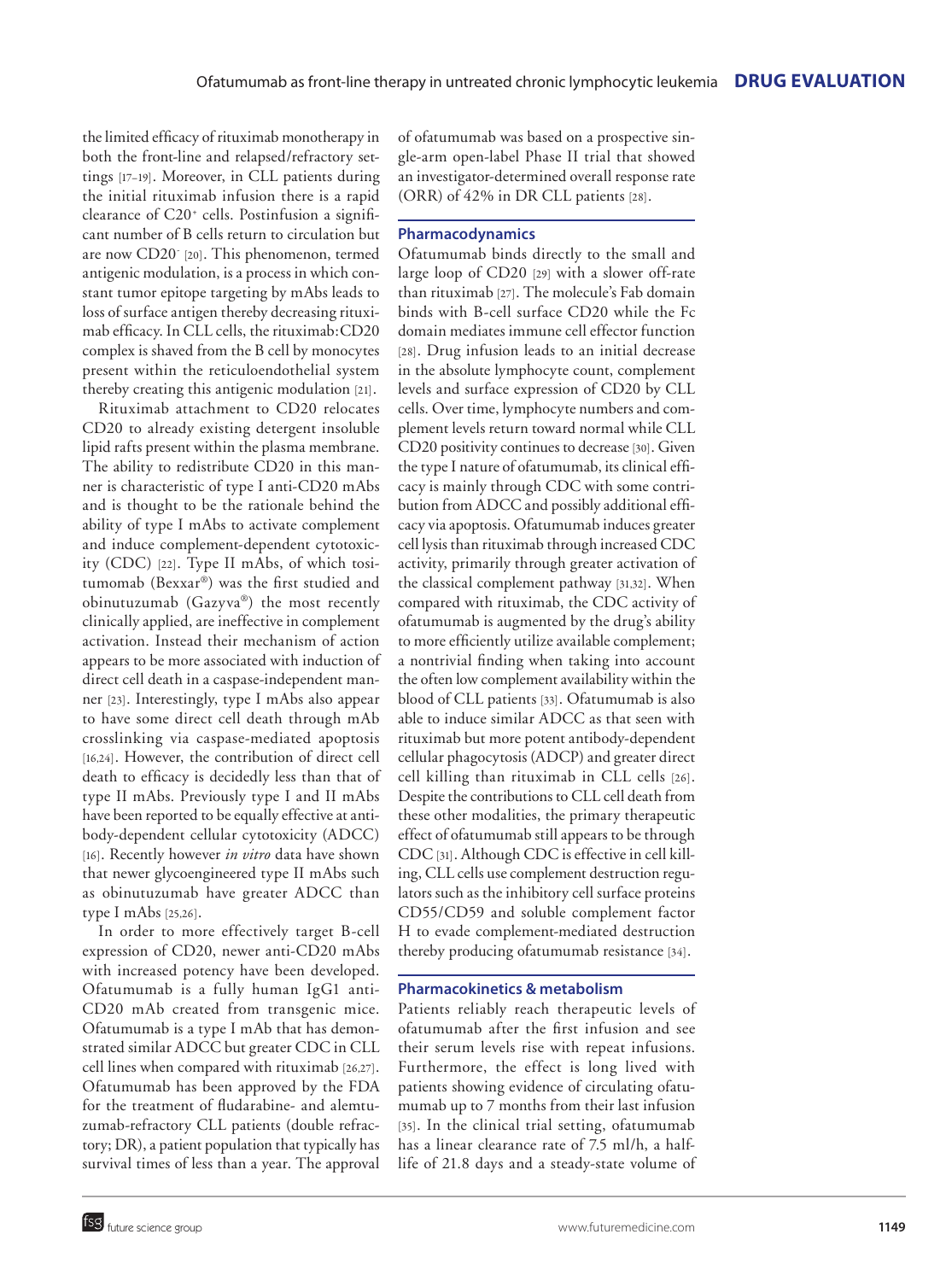distribution of 5.3 l, values that are similar to those seen with other monoclonal IgG antibodies. Target-mediated clearance of ofatumumab increases overall clearance and decreases overall half-life from the linear values and is dependent on the number of malignant circulating B cells [35,36]; more robust responses are seen in patients with lower clearance rates of the drug and higher serum antibody concentrations [35]. No dosage adjustments are required for body weight, age, sex or creatinine clearance. Drug elimination is dependent on target binding as ofatumumab is cleared more rapidly from circulation during initial administrations as there is a plethora of B cells with associated CD20 expression that serve as an intravascular drug sink [28].

## **Clinical efficacy** ● **Phase I/II**

The first reported clinical trial of ofatumumab was an open-label multicenter study that examined its safety and activity in relapsed/refractory CLL patients. Thirty-three patients in total divided into three cohorts were enrolled and given escalating doses of ofatumumab following a Fibonacci  $3 + 3$  design. Importantly, the maximum tolerated dose was not reached in this study. In the highest dose cohort  $(n = 27)$  that received an initial infusion of 500 mg followed by three subsequent infusions of 2000 mg, the ORR was 50%. Responses, however, tended to be short lived with this dosing schema as the median PFS was only 106 days [37].

A large international open-label Phase II study demonstrated the efficacy of single-agent ofatumumab in CLL patients refractory to fludarabine and alemtuzumab ( $DR$ ; n = 59) or CLL patients with bulky disease refractory to fludarabine (BF; n = 79) using a slightly different dosing schema from its predecessor. Here, patients were given 8 weekly infusions followed by 4 monthly infusions over a 24-week time period starting with 300 mg in dose 1 then escalating to 2000 mg for doses 2–12. The ORR, as determined by an independent review committee, for DR and BF was 58 and 47%, respectively. The median PFS was approximately 6 months in each group with an OS of nearly 14 months in the DR group and over 15 months in BF patients. Responses tend to occur shortly after initiation of therapy at a median of 1.8 months [38].

Ofatumumab monotherapy in the front-line setting has been examined. Flinn and colleagues enrolled 77 patients with newly diagnosed

CLL that required treatment in an open-label Phase II trial. Patients were either over the age of 65 or younger than 65 but declined fludarabine-based treatment. Ofatumumab was given weekly for 8 weeks with an initial dose of 300 mg followed by either 2000 mg (cohort 1) or 1000 mg (cohort 2) on weeks 2–8. Patients who responded or had no evidence of disease progression received ofatumumab maintenance for 2 years. The ORR for cohort 1 and 2 was 55 and 36%, respectively. The PFS at 15 months for cohort 1 was 74% while that for cohort 2 has yet to be reported [39].

The initial study to combine ofatumumab with chemotherapy for frontline induction in untreated CLL was conducted by Wierda and colleagues as an open-label Phase II study that utilized ofatumumab given at either 500-mg or 1000-mg doses with cyclophosphamide and fludarabine for six cycles (FCO). In a relatively young patient population (median age: 56 years), the ORR and complete response (CR) rates were 77 and 32%, and 73 and 50% for the 500-mg and 1000-mg cohorts, respectively. The combined ORR and CR of both dose cohorts was 75 and 41%. Although the CR rate as similar to previous chemoimmunotherapy trials, the ORR was lower, which the authors attributed to a higher-risk profile patient population [40].

More recently, Shanafelt and colleagues conducted an open-label Phase II study in untreated patients that combined ofatumumab with pentostatin and cyclophosphamide (PCO) for six cycles of chemoimmunotherapy. Of the 48 patients enrolled, 46 responded (96% ORR) with 22 patients (46%) attaining a CR. Compared to the results of a historical cohort that received pentostatin, cyclophosphamide and rituximab (PCR), PCO had a longer time to retreatment; at 24 months 86% of patients were free of retreatment with PCO while 68% of patients treated with PCR were free of retreatment at 24 months [41]. A similar Phase II study of PCO front-line therapy in CLL was conducted by in 49 patients from 12 Italian centers. In a patient population with a median age of 73 years, the ORR was 94% with 41% of patients attaining CR or CR with incomplete marrow recovery. The authors concluded that the efficacy of ofatumumab-based chemoimmunotherapy compares favorably to rituximabbased chemoimmunotherapy with an improved side-effect profile [42]. It should be emphasized that this analysis represents a comparison of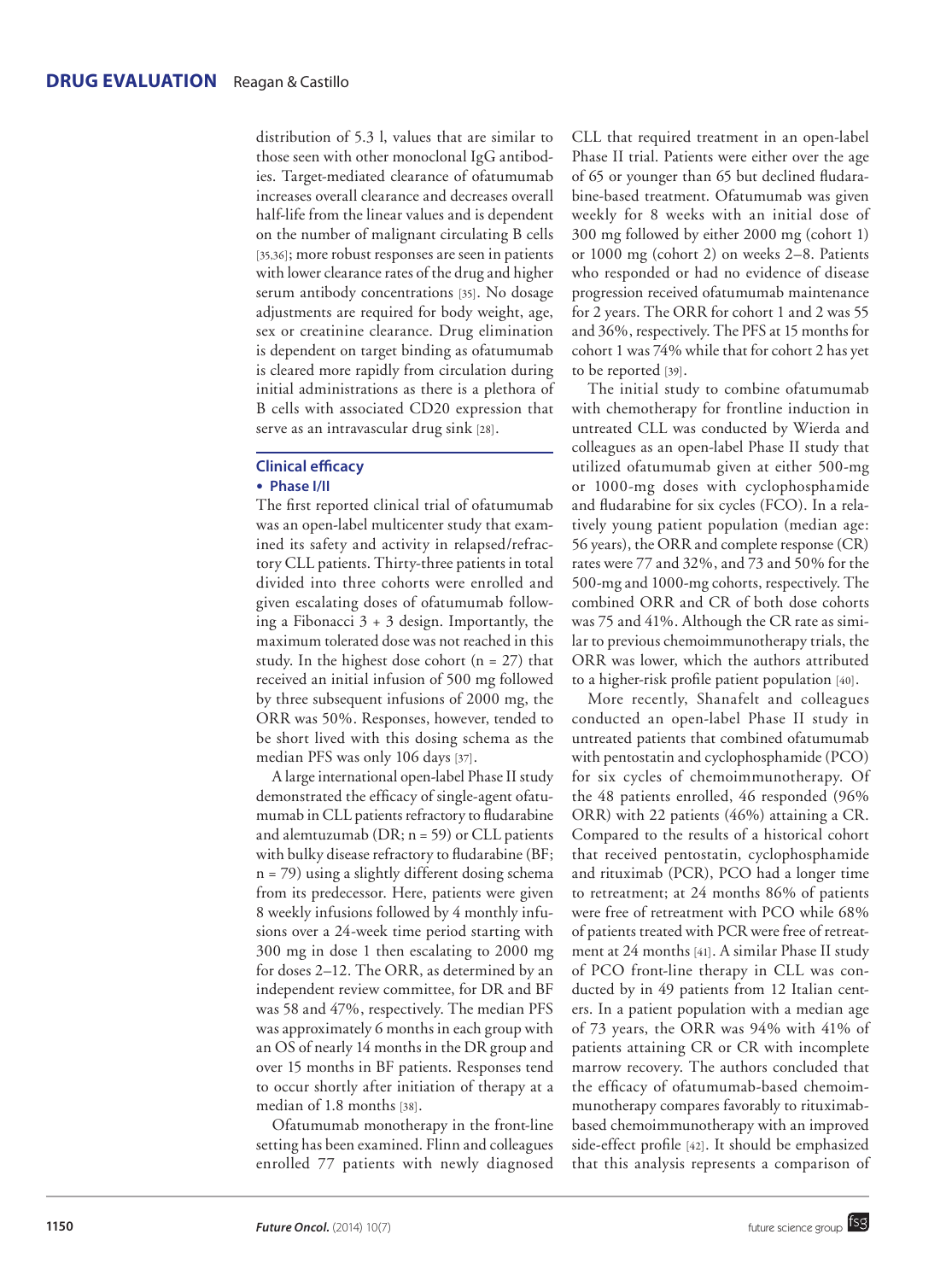patients treated on sequential Phase II trials rather than being a randomized comparison.

An intriguing prospect for CLL treatment is the role of early treatment in patients with early-stage disease but with poor prognostic features such as 17p or 11q deletions. In a singlecenter open-label Phase II study, 25 patients with Rai Stage 0, I or II disease with high-risk features have been enrolled with 18 patients evaluable for response. Responses were as follows: six CR (33%), three (17%) nodular partial response (PR), three (17%) PR and six (33%) with stable disease. Three patients progressed on ofatumumab monotherapy at 18.8, 14.1 and 3.2 months, respectively. Further conclusions have not been made due to short follow-up, however early findings suggest that ofatumumab in early-stage CLL may delay time to first chemoimmunotherapy [43]. Further enrollment to this study and maturation of the data should provide a more comprehensive answer to this question.

## ● **Phase III**

A front-line open-label, randomized Phase III study compares CHL alone versus CHL plus ofatumumab (CHL+O). This study examined an older patient population with a median age of 69 years and randomized 447 patients from 16 countries. CHL+O showed a significantly longer PFS of over 22 months compared with 13 months for CHL alone with an additional superior CR rate of 12% compared with 1%. Thus far, the study has not matured enough to report median OS. AEs grade ≥3 were observed in 50% of patients with CHL+O and 43% of CHL patients with the most common grade  $\geq$ 3 AE being neutropenia (CHL+O: 26%; CHL: 14%). No difference in grade ≥3 infections and no fatal infusion-related reactions were seen suggesting a favorable side-effect profile [44]. A summary of all studies that deliver ofatumumab either as monotherapy or combined with chemotherapy for the first-line treatment of CLL is present in **Table 1**.

## **Safety & tolerability**

## ● **Single agent**

Ofatumumab monotherapy is well tolerated in heavily pretreated patient populations. The most common overall AEs are infusion-related events that typically occur within the first hours after starting the infusion. These reactions include transient rigors, fevers, fatigue, rash and diaphoresis, and tend to decrease with subsequent infusions [37,40]. The most common grade  $\geq 3$ AEs were infections, seen in 8–12% of patients, and neutropenia (6–14% of patients) [38]. A list of the AEs associated with ofatumumab therapy can be found in [45].

## ● **In combination**

In the abovementioned study of PCO, 77% of patients completed the intended six cycles of therapy. The most common AE was neutropenia, which was grade 3 in 15% of patients and grade 4 in 8% of patients. Moreover, the overall degree of grade ≥3 neutropenia with PCO (23%) [41] compares favorably to that typically seen with PCR (34%) [46]. In both the PCO and PCR studies, growth factor support was administered. Interestingly, grade ≥3 neutropenia with the FCO regimen was noted in 35–60% of patients depending on which ofatumumab dose was used. The rate of infection, however, was similar to that seen with ofatumumab monotherapy at 3–13% [40].

Overall, the primary toxicities of infection and neutropenia correlate with number of total treatments and current disease status, as heavily pretreated patients with relatively refractory disease will be at high risk for neutropenia and infections by virtue of their CLL in and of itself, and secondary to decreased bone marrow reserve and immunosuppression.

## **Postmarketing surveillance**

One retrospective study has examined the use of ofatumumab monotherapy outside of the clinical trial setting throughout 25 European centers. A total of 103 heavily pretreated patients with a median age of 64 years were included for evaluation of response and safety. In this real-world setting, the ORR was 23% with a PFS and OS of 5 and 12 months, respectively. The most common grade  $\geq$ 3 AEs were infections (36%), neutropenia (19%) and thrombocytopenia (12%). Hematological toxicities increased as the number of prior therapies increased. Importantly, the main causes of death were disease progression (61%) and infection (28%) suggesting the overall poor prognosis inherent to the study population [47].

## **Regulatory affairs**

Ofatumumab is currently approved in the USA and the EU for the treatment of CLL patients with fludarabine- and alemtuzumab-refractory disease.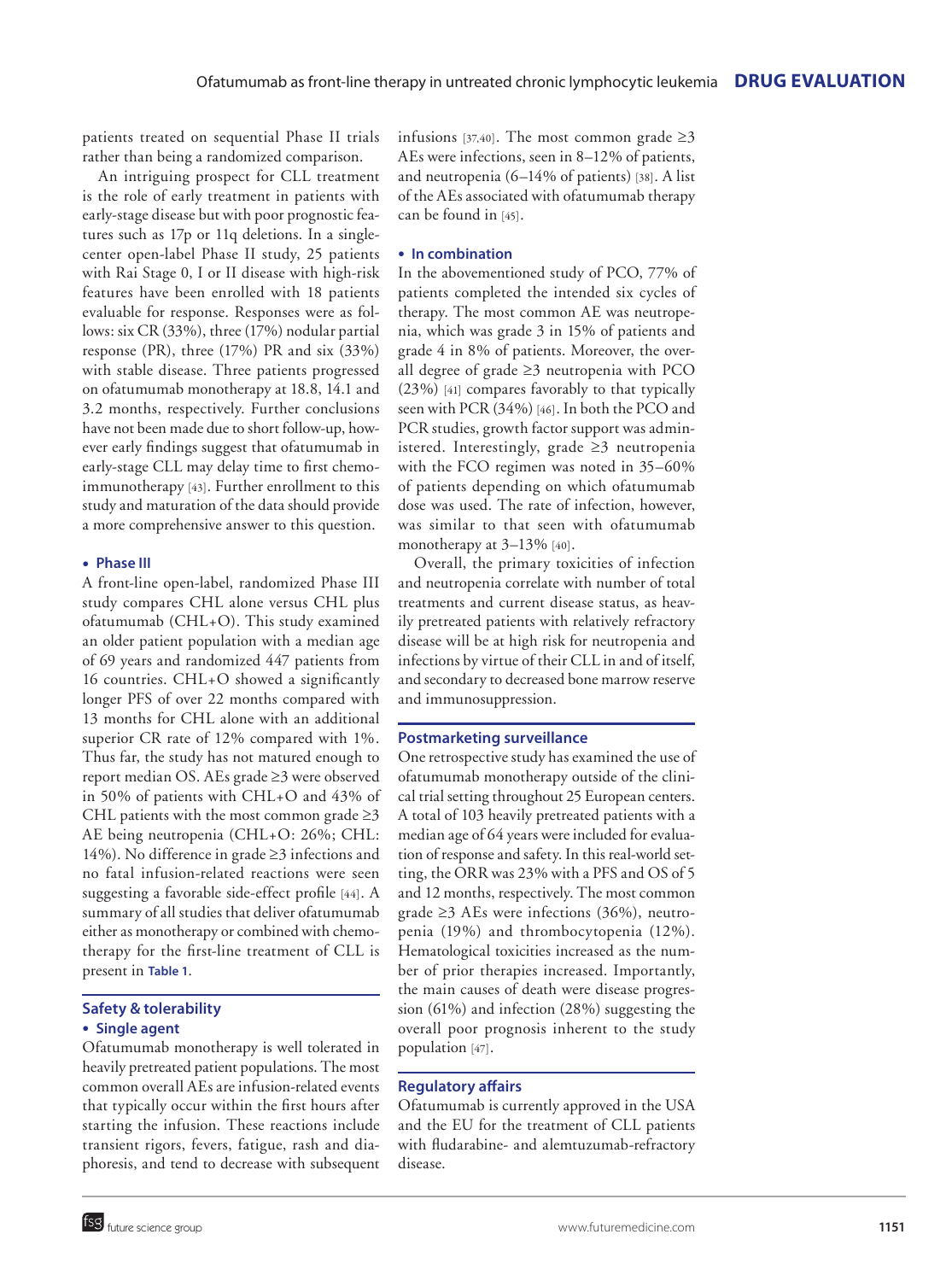| chemotherapy as first-line treatment in chronic lymphocytic leukemia. |                            |                            |                                 |                               |                                                                                                                                   |
|-----------------------------------------------------------------------|----------------------------|----------------------------|---------------------------------|-------------------------------|-----------------------------------------------------------------------------------------------------------------------------------|
| Phase                                                                 | Patients (n)               | Median age<br>(years)      | Overall response<br>rate $(\%)$ | <b>Median PFS</b><br>(months) | Ref.                                                                                                                              |
| Phase II                                                              | Cohort 1:44<br>Cohort 2:33 | Cohort 1:69<br>Cohort 2:75 | Cohort 1:55<br>Cohort 2:36      | <b>NR</b>                     | $[39]$                                                                                                                            |
| Phase II                                                              | 25                         | 59                         | 66                              | <b>NR</b>                     | $[43]$                                                                                                                            |
| Phase II                                                              | 61                         | 56                         | 75                              | <b>NR</b>                     | $[40]$                                                                                                                            |
| Phase II                                                              | 48                         | 65                         | 96                              | <b>NR</b>                     | [41]                                                                                                                              |
| Phase II                                                              | 49                         | 73                         | 94                              | <b>NR</b>                     | $[42]$                                                                                                                            |
| Phase III                                                             | 447                        | 69                         | CHL+O: 82<br>CHL: 69            | $CHL+O: 22$<br><b>CHL: 13</b> | $[44]$                                                                                                                            |
|                                                                       |                            |                            |                                 |                               | CHE Chlassachi (all ECO) Elistas della sulta di suda della sulta sulta afati militardi ND. National sulta di Ol Ofati militardi i |

**Table 1. Clinical trials reported to date to use ofatumumab alone or in combination with** 

CHL: Chlorambucil; FCO: Fludarabine plus cyclophosphamide plus ofatumumab; NR: Not reported; O: Ofatumumab; PCO: Pentostatin plus cyclophosphamide plus ofatumumab; PFS: Progression-free survival.

## **Conclusion**

The landscape of CLL therapy is changing at a rapid pace. The advent of anti-CD20 mAbs certainly has changed the way we treat CLL and has provided patients with response and survival benefits. Ofatumumab, specifically, has shown to be effective in the relapsed/refractory setting, and there is mounting evidence that it is also effective and well tolerated in previously untreated patients with CLL. Preclinically, ofatumumab has shown to be a more potent anti-CD20 agent with distinct features of those of rituximab. Direct clinical comparisons between ofatumumab and rituximab, however, are lacking and unlikely to be undertaken.

There are data, however, showing that ofatumumab is associated with competitive response and survival rates when compared with historical studies undertaken with rituximab. The ORR to eight cycles of single-agent rituximab in untreated CLL patients has been reported at 58% [19] with a median PFS of 19 months. The combination of FCR induced ORR of 95%, CR rates of 44% and a median PFS of 59 months [5]. Similarly, the PCR regimen showed ORR of 91%, CR of 41% and a median PFS of 33 months [46]. Besides efficacy, ofatumumab might also be associated with a better AEs profile than rituximab. Ofatumumab alone or in combination seems to be associated with lower rates of infusion-related reactions as well as cytopenias and infectious complications.

The median age at CLL diagnosis is 72 years; however, most of the studies evaluating therapy for CLL include younger patients who are more likely to tolerate more intensive and toxic regimens. Hence, of interest are the results of the combination of ofatumumab and CHL in older CLL patients. In this study, the CR rate was 12% with a median PFS of approximately 2 years [44]. Such combination might become a standard of care in elderly patients or patients with comorbidities who will not be able to tolerate fludarabine or pentostatin-based regimens. Certainly, additional studies need to focus on populations more closely reflecting real-life scenarios.

The future of CLL therapy will likely be impacted by the advent of novel nonchemotherapeutic agents. The new generation glycoengineered anti-CD20 mAb obinutuzumab is showing efficacy in patients with CLL and has recently been approved to treat patients with previously untreated CLL in combination with CHL. Novel agents targeting pathways related with B-cell receptor signaling are of great interest. Agents such as the BTK inhibitor ibrutinib and the PI3K inhibitor idelalisib have shown efficacy and safety as single agents or in combination with anti-CD20 mAbs even in high-risk CLL patients (e.g., 17p deletion), who typically have lower response and survival rates when treated with immunochemotherapy. The oral administration makes these agents highly desirable and paradigm changing in a population of patients in which maintaining an acceptable quality of life is paramount.

The future development of ofatumumab in CLL would focus on its rational combination with oral agents such as ibrutinib and idelalisib, and such studies are ongoing in patients with relapsed/refractory disease. Such combinations should be studied in older patients or patients with comorbidities who are less likely to tolerate and/or benefit from chemoimmunotherapy. The role of ofatumumab in the management of untreated CLL patients is still to be defined.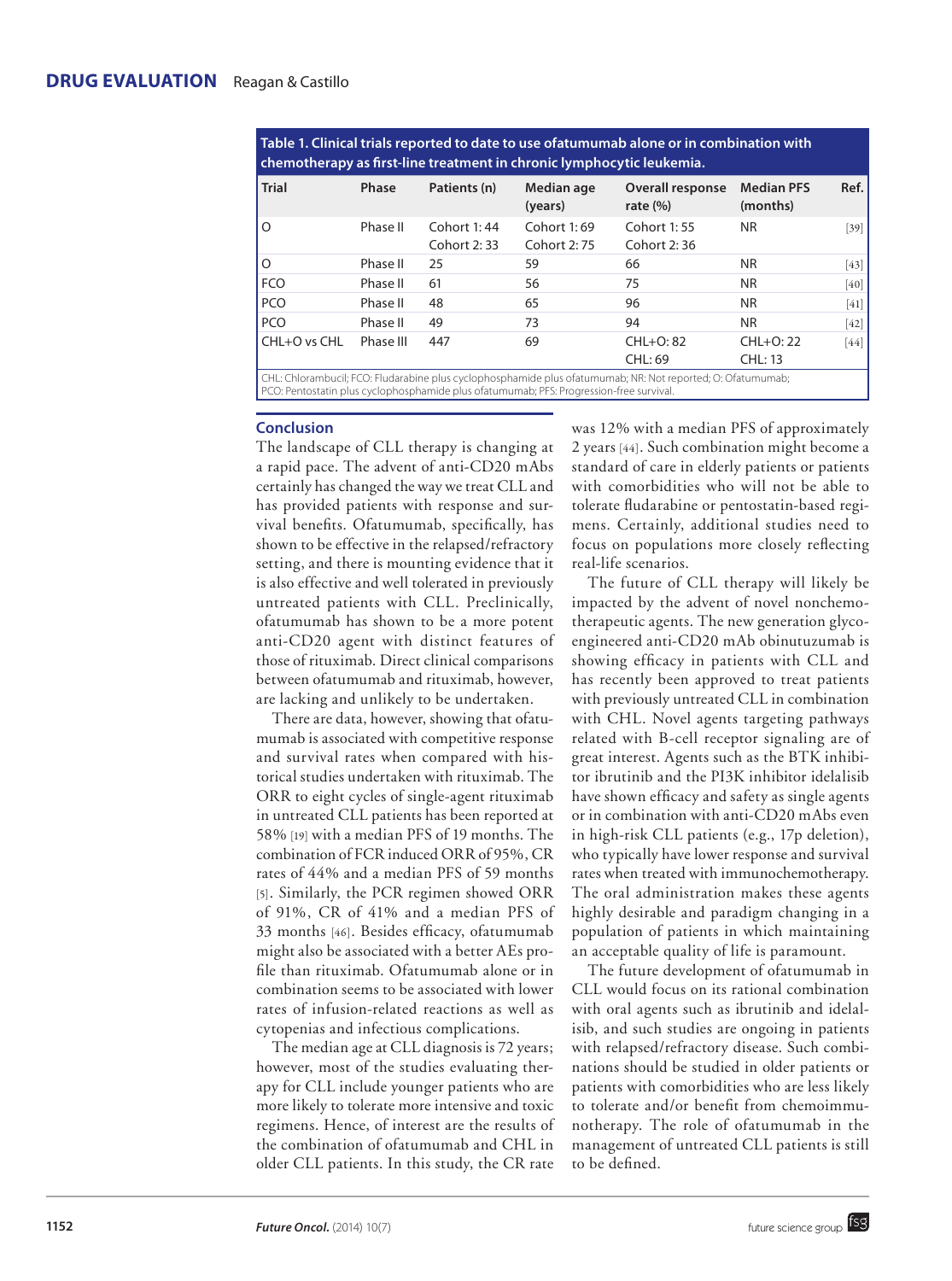## Ofatumumab as front-line therapy in untreated chronic lymphocytic leukemia **DRUG EVALUATION**

## **Information resources**

Website: www.arzerra.com

#### **Company review disclosure**

*In addition to the peer-review process, with the author(s) consent, the manufacturer of the product(s) discussed in this article was given the opportunity to review the manuscript for factual accuracy. Changes were made at the discretion of the author(s) and based on scientific or editorial merit only.*

#### **Financial & competing interests disclosure**

*The authors have no relevant affiliations or financial involvement with any organization or entity with a financial interest in or financial conflict with the subject matter or materials discussed in the manuscript. This includes employment, consultancies, honoraria, stock ownership or options, expert testimony, grants or patents received or pending, or royalties.*

*No writing assistance was utilized in the production of this manuscript.*

## **Executive summary**

## **Mechanisms of action**

Ofatumumab is a fully human type I anti-CD20 monoclonal antibody that activates host immune system function via complement-dependent and antibody-dependent cellular toxicity mechanisms. There may also be some contribution from direct cell death via apoptosis.

## **Pharmacokinetic properties**

- Distribution: ofatumumab is distributed throughout the body with a steady-state volume of distribution of 5.3 l. Following administration it persists within the circulation as evident by a half-life of nearly 24 days.
- Elimination: highly dependent on the number of target B cells present. A high tumor burden with large numbers of B cells results in more rapid elimination.

## **Clinical efficacy**

- Single agent: 55% overall response rate in untreated chronic lymphocytic leukemia (CLL).
- Fludarabine plus cyclophosphamide plus ofatumumab (FCO) regimen: 75% overall response rate, 41% complete response rate in untreated CLL.
- Pentostatin plus cyclophosphamide plus ofatumumab (PCO) regimen (USA): 96% overall response rate, 46% complete response rate in untreated CLL.
- PCO regimen (Italy): 94% overall response rate, 41% complete response rate in untreated CLL.

## **Safety & tolerability**

Adverse events: >10%, infusion-related reactions, fatigue, rash, nausea, diarrhea, neutropenia, anemia, infection, pneumonia, cough, dyspnea, bronchitis; 1–10%, edema, hypertension, hypotension, tachycardia, chills, insomnia, headache, urticaria, sepsis, herpes zoster, back pain, muscle spasm, sinusitis; <1% (important or life-threatening), angina pectoris, bacteremia, hemolytic anemia, hepatitis B (new onset or reactivation), hypoxia, interstitial pulmonary disease (infectious), intestinal obstruction, peritonitis, progressive multifocal leukoencephalopathy, sepsis neutropenic, septic shock, thrombocytopenia.

### **Drug interactions**

- Enhancement of toxic effect of immunosuppresants and other monoclonal antibodies: abciximab, Bacillus Calmette–Guérin (BCG), belimumab, denosumab, *Echinacea*, natalizumab, pimecrolimus, sipuleucel-T, tacrolimus, tofacitinib, trastuzumab and live vaccines.
- Other interactions: digoxin, leflunomide and roflumilast.
- Possible diminished effect of inactivated vaccines.

#### **Dosage & administration**

- Initial dose: 300 mg iv. week 1, followed 1 week later by 2000 mg iv. once weekly for 7 doses (doses 2–8), followed 4 weeks later by 2000 mg iv. once every 4 weeks for 4 doses (doses 9–12); for a total of 12 doses.
- Premedicate with acetaminophen, an antihistamine, and a corticosteroid 30–120 min prior to treatment.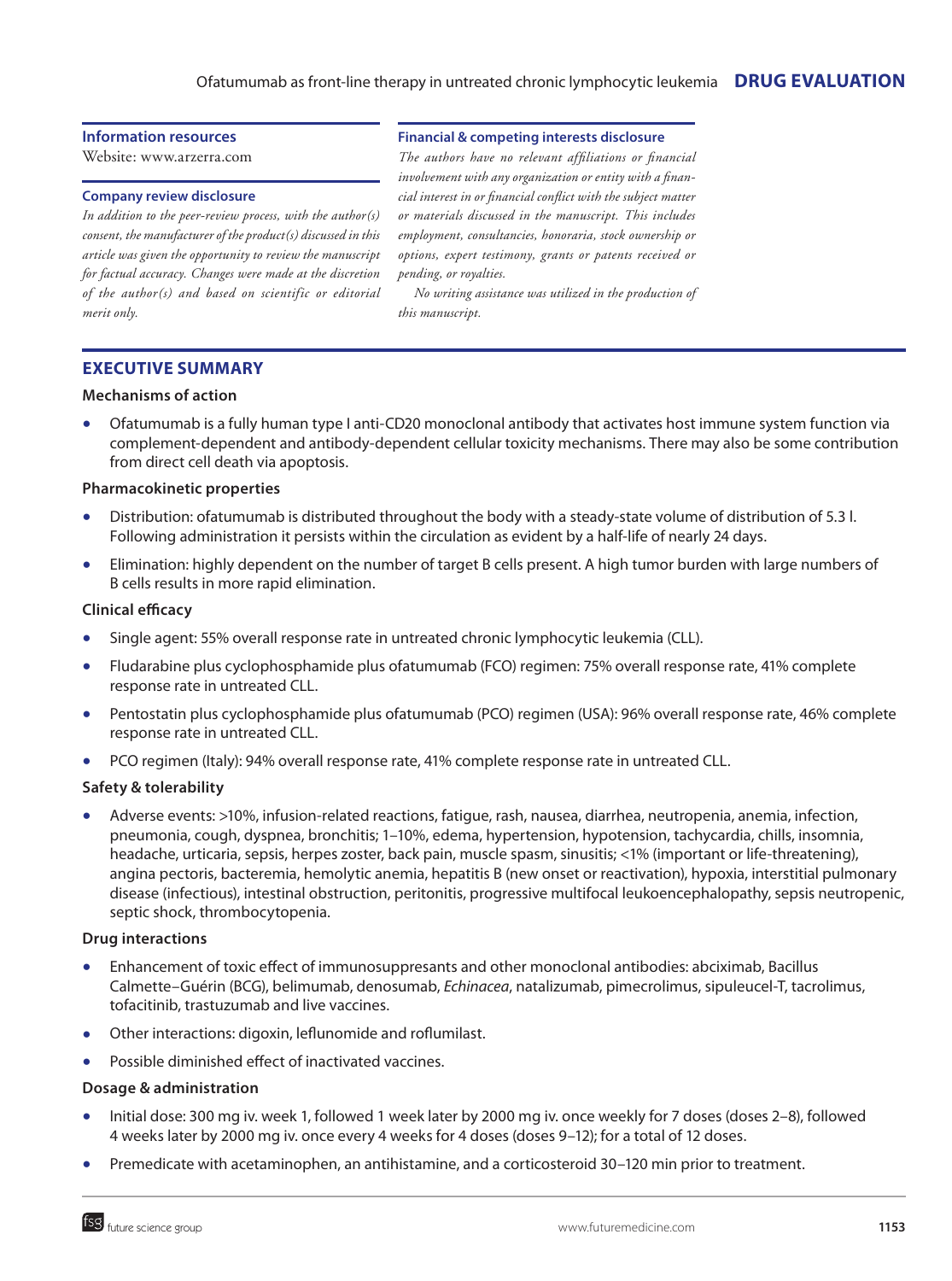## **References**

Papers of special note have been highlighted as: • of interest; •• of considerable interest

- The Leukemia & Lymphoma Society. Facts 2013. www.lls.org/content/nationalcontent/ resourcecenter/freeeducationmaterials/ generalcancer/pdf/facts.pdf
- 2 Chatterjee N, Hartge P, Cerhan JR *et al.* Risk of non-Hodgkin's lymphoma and family history of lymphatic, hematologic, and other cancers. *Cancer Epidemiol. Biomarkers Prev.* 13, 1415–1421 (2004).
- 3 Mensah FK, Willett EV, Ansell P *et al.* Non-Hodgkin's lymphoma and family history of hematologic malignancy. *Am. J. Epidemiol.* 165, 126–133 (2007).
- 4 Castillo JJ, Dalia S, Pascual SK. Association between red blood cell transfusions and development of non-Hodgkin lymphoma: a meta-analysis of observational studies. *Blood* 116, 2897–2907 (2010).
- 5 Hallek M, Fischer K, Fingerle-Rowson G *et al.* Addition of rituximab to fludarabine and cyclophosphamide in patients with chronic lymphocytic leukaemia: a randomised, open-label, Phase 3 trial. *Lancet* 376, 1164–1174 (2010).
- First study in chronic lymphocytic **leukemia (CLL) to show a benefit of one regimen (fludarabine plus cyclophosphamide plus rituximab [FCR]) over the other (fludarabine plus cyclophosphamide [FC]) in terms of overall survival.**
- 6 Bottcher S, Ritgen M, Fischer K *et al.* Minimal residual disease quantification is an independent predictor of progression-free and overall survival in chronic lymphocytic leukemia: a multivariate analysis from the randomized GCLLSG CLL8 trial. *J. Clin. Oncol.* 30, 980–988 (2012).
- **• Subset analysis of the GCLLSG CLL8 trial showing benefit of minimal residual disease in terms of progression-free and overall survival.**
- 7 Hillmen P, Skotnicki AB, Robak T *et al.* Alemtuzumab compared with chlorambucil as first-line therapy for chronic lymphocytic leukemia. *J. Clin. Oncol.* 25, 5616–5623 (2007).
- 8 Knauf WU, Lissichkov T, Aldaoud A *et al.* Phase III randomized study of bendamustine compared with chlorambucil in previously untreated patients with chronic lymphocytic leukemia. *J. Clin. Oncol.* 27, 4378–4384 (2009).
- 9 Rai KR, Peterson BL, Appelbaum FR *et al.* Fludarabine compared with chlorambucil as primary therapy for chronic lymphocytic leukemia. *N. Engl. J. Med.* 343, 1750–1757 (2000).
- 10 Stilgenbauer S, Zenz T, Winkler D *et al.* Subcutaneous alemtuzumab in fludarabinerefractory chronic lymphocytic leukemia: clinical results and prognostic marker analyses from the CLL2H study of the German Chronic Lymphocytic Leukemia Study Group. *J. Clin. Oncol.* 27, 3994–4001 (2009).
- 11 Byrd JC, Furman RR, Coutre SE *et al.* Targeting BTK with ibrutinib in relapsed chronic lymphocytic leukemia. *N. Engl. J. Med.* 369, 32–42 (2013).
- 12 Robak T, Dmoszynska A, Solal-Celigny P *et al.* Rituximab plus fludarabine and cyclophosphamide prolongs progression-free survival compared with fludarabine and cyclophosphamide alone in previously treated chronic lymphocytic leukemia. *J. Clin. Oncol.* 28, 1756–1765 (2010).
- 13 Goede V, Fischer K, Humphrey K *et al.* Obinutuzumab (GA101) plus chlorambucil (Clb) or rituximab (R) plus Clb versus Clb alone in patients with chronic lymphocytic leukemia (CLL) and preexisting medical conditions (comorbidities): final stage 1 results of the CLL11 (BO21004) Phase III trial. *ASCO Meeting Abstracts* 31, 7004 (2013).
- 14 Chanan-Khan A, Miller KC, Musial L *et al.* Clinical efficacy of lenalidomide in patients with relapsed or refractory chronic lymphocytic leukemia: results of a Phase II study. *J. Clin. Oncol.* 24, 5343–5349 (2006).
- 15 Furman RR, Sharman JP, Coutre SE *et al.* Idelalisib and rituximab in relapsed chronic lymphocytic leukemia. *N. Engl. J. Med.* 370(11), 997–1007 (2014).
- 16 Beers SA, Chan CHT, French RR *et al.* CD20 as a target for therapeutic type I and II monoclonal antibodies. *Semin. Hematol.* 47, 107–114 (2010).
- 17 Golay J, Lazzari M, Facchinetti V *et al.* CD20 levels determine the *in vitro* susceptibility to rituximab and complement of B-cell chronic lymphocytic leukemia: further regulation by CD55 and CD59. *Blood* 98, 3383–3389 (2001).
- 18 Huhn D, von Schilling C, Wilhelm M *et al.* Rituximab therapy of patients with B-cell chronic lymphocytic leukemia. *Blood* 98, 1326–1331 (2001).
- 19 Hainsworth JD, Litchy S, Barton JH *et al.* Single-Agent Rituximab as First-Line and Maintenance Treatment for Patients With Chronic Lymphocytic Leukemia or Small

Lymphocytic Lymphoma: a Phase II Trial of the Minnie Pearl Cancer Research Network. *J. Clin. Oncol.* 21, 1746–1751 (2003).

- 20 Kennedy AD, Beum PV, Solga MD *et al.* Rituximab Infusion promotes rapid complement depletion and acute CD20 loss in chronic lymphocytic leukemia. *J. Immunol.* 172, 3280–3288 (2004).
- 21 Beum PV, Kennedy AD, Williams ME *et al.* The shaving reaction: rituximab/CD20 complexes are removed from mantle cell lymphoma and chronic lymphocytic leukemia cells by THP-1 monocytes. *J. Immunol.* 176, 2600–2609 (2006).
- 22 Cragg MS, Morgan SM, Chan HT *et al.* Complement-mediated lysis by anti-CD20 mAb correlates with segregation into lipid rafts. *Blood* 101, 1045–1052 (2003).
- 23 Chan HTC, Hughes D, French RR *et al.* CD20-induced lymphoma cell death is independent of both caspases and its redistribution into Triton X-100 insoluble membrane rafts. *Cancer Res.* 63, 5480–5489 (2003).
- 24 Byrd JC, Kitada S, Flinn IW *et al.* The mechanism of tumor cell clearance by rituximab *in vivo* in patients with B-cell chronic lymphocytic leukemia: evidence of caspase activation and apoptosis induction. *Blood* 99, 1038–1043 (2002).
- 25 Herter S, Herting F, Mundigl O *et al.* Preclinical activity of the Type II CD20 antibody GA101 (obinutuzumab) compared with rituximab and ofatumumab *in vitro* and in xenograft models. *Mol. Cancer Ther.* 12, 2031–2042 (2013).
- 26 Rafiq S, Butchar JP, Cheney C *et al.* Comparative assessment of clinically utilized CD20-directed antibodies in chronic lymphocytic leukemia cells reveals divergent NK cell, monocyte, and macrophage properties. *J. Immunol.* 190, 2702–2711 (2013).
- **• Mechanistic study of ofatumumab compared with obinutuzumab and rituximab in CLL cells.**
- 27 Teeling JL, French RR, Cragg MS *et al.* Characterization of new human CD20 monoclonal antibodies with potent cytolytic activity against non-Hodgkin lymphomas. *Blood* 104, 1793–1800 (2004).
- **•• Initial work that chronicles the discovery of ofatumumab and describes the increased complement-depedent cytotoxicity seen in ofatumumab compared with rituxumab.**
- 28 Lemery SJ, Zhang J, Rothmann MD *et al.* U.S. Food and Drug Administration approval: ofatumumab for the treatment of